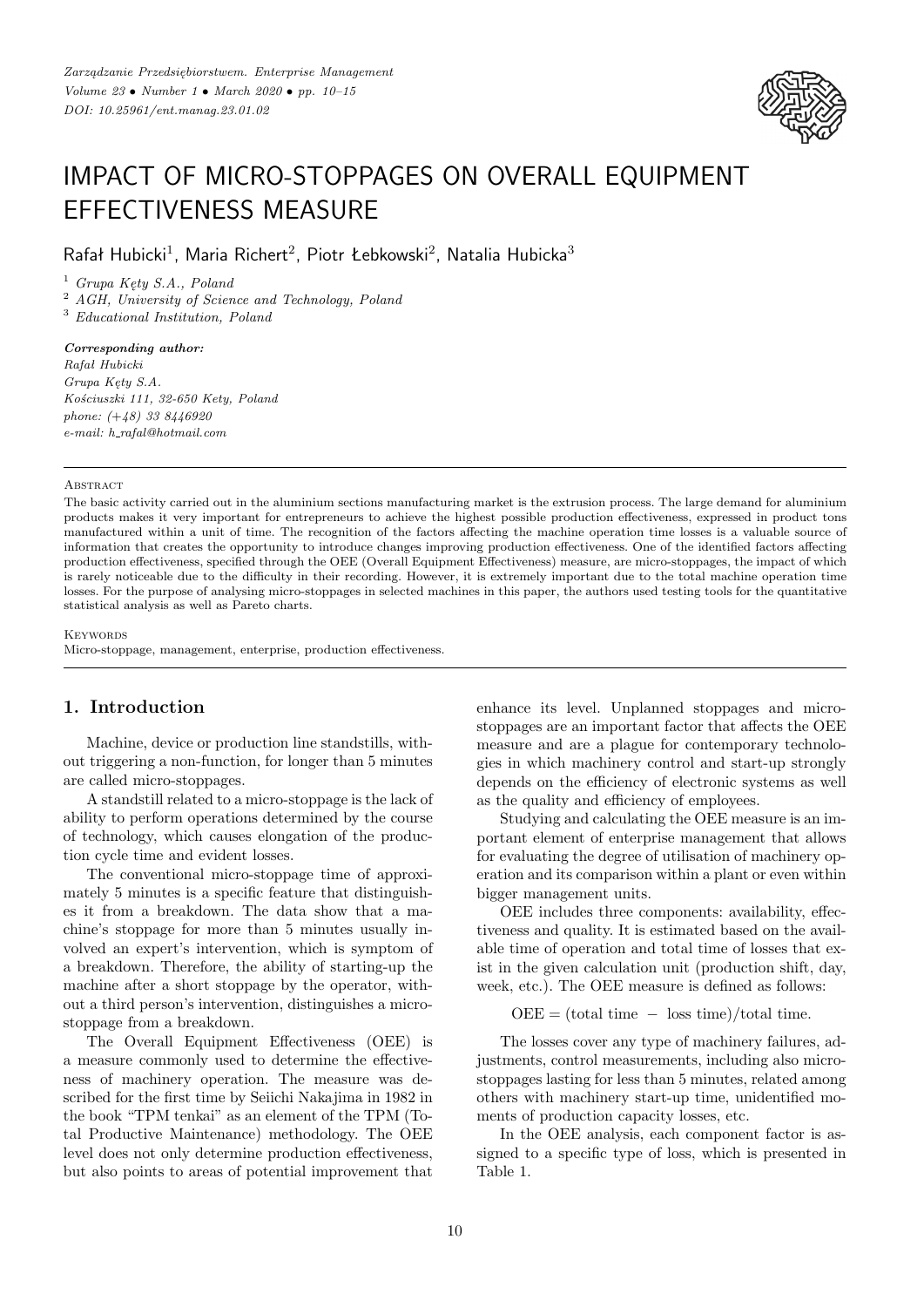Table 1 Determination of losses in the OEE components.

|             | Availability   Unplanned standstills | Shortage of materials    |
|-------------|--------------------------------------|--------------------------|
| Performance | Shorter standstills                  | Reduction in speed       |
| Quality     | Production defects                   | Reduction in performance |

The calculation method and nature of the OEE measure makes it difficult to achieve its high level. For example, despite the fact that three parameters will be equal to 90%, the OEE will only amount to 73%. Therefore, the "global standards" for this measure were established, which have the following values: availability 90%, performance 95 %, quality 99%, OEE 85% [2].

Lean Management, including the TPM (Total Productive Maintenance), uses the OEE measure to analyse production effectiveness [12]. Total Productive Maintenance is an important factor that affects the enterprise's profit and directly illustrates the OEE component factor that decreases its level, which is why it is important in analysing management problems [7, 9].

The Total Productive Maintenance consists of five basic modules [5].

Module 1 – TPM management concerns the construction of a system that ensures the purchase of machinery and devices that are easy in operation and maintenance or the designing and manufacturing of such equipment internally.

Module 2 – Current maintenance engages the operators into the operation maintenance process.

Module 3 – Planned maintenance is the creation of a system of planned inspections, overhauls, maintenance and preventive activities.

Module 4 – Targeted TPM improvement assumes the elimination of main losses related to the TPM functioning thanks to the work of task forces.

Module 5 – Operator improvement trainings concern the improvement of knowledge and skills of machinery and device operators and operation maintenance service employees as part of specialist trainings.

Production line standstills are reported many times during production. The standstills can be planned, e.g. lunch breaks, trainings, cleaning, etc. Unfortunately, a large number of standstills is unplanned. This category includes, e.g. machinery failures, tool replacements, adjustments, settings, unforeseen additional activities, etc. In terms of production effectiveness, standstills constitute evident losses, because the product is not manufactured during stoppages. Another category of losses are losses related to, e.g. machinery start-up time at the beginning of each production shift. Such losses are defined as effectiveness losses.

Effectiveness is defined as the ratio of the productivity time against the available time, whereas the productivity time is the available time decreased by effectiveness losses.

Quality is defined as the ratio of the effective time against the productivity time, whereas the effective time is the productivity time decreased by quality losses.

A good indicator facilitating loss analysis is the Pareto analysis, which facilitates the search for the process' weak spots and points to the areas with the highest potential of process improvement. The Pareto principle states that 20% of activities provides 80% of work effects. It allows selecting areas from a broad set of data that generate the most income and determine the activities that generate the highest losses [1, 4, 13].

The presented paper features an analysis of microstoppages occurring during the operation of three machines. The collected data was presented on Pareto charts and analysed using the OEE model in relation to losses in machinery availability caused by microstoppages. A specific feature of the machinery subjected to testing are the production shifts and its discontinuity due to changing orders, it is therefore necessary to expect a substantial impact of these phenomena on productivity. Taking into consideration the microstoppages factor and its impact on the OEE measure, the authors took steps to estimate the losses caused by micro-stoppages and discussed the parameter's significance for the production process.

# **2. Micro-stoppage distribution analysis**

The issue of machinery availability is strictly related to production effectiveness and the enterprise's profit. The determination of losses caused by short machinery standstills followed by the recovery of full production capacity without a specialist's intervention takes more and more attention. These include the socalled micro-stoppages, the duration of which does not exceed 5 minutes. Nevertheless, the total time of machinery stoppage, after considering the total number of micro-stoppages in a given time period, often turns out to be significant and strongly affects the production indicators.

One of the serious problems is the ability of measuring micro-stoppages with simultaneous identification of their causes. It is possible to record stoppages and micro-stoppages indirectly, e.g. through a system that records the power consumption of machine engines. Unfortunately, this does not determine the cause of the machine's stoppage. The most advantageous measurement in terms of management and the ability to improve the effectiveness indicators is the use of special recording programs that allow automatic capturing of unplanned stoppages as well as the determination of the majority of the causes of micro-stoppages. Such programs include CINDY by Y-COMs used in the conducted studies [15]. In this paper, the Y-COM program allowed the automatic data collection in the period of two years.

During production, the recorded standstills were virtually imperceptible and only their automatic recording allowed for evaluating the scale of the phenomenon.

The analysis of micro-stoppages of the machines tested in this paper demonstrated that the recorded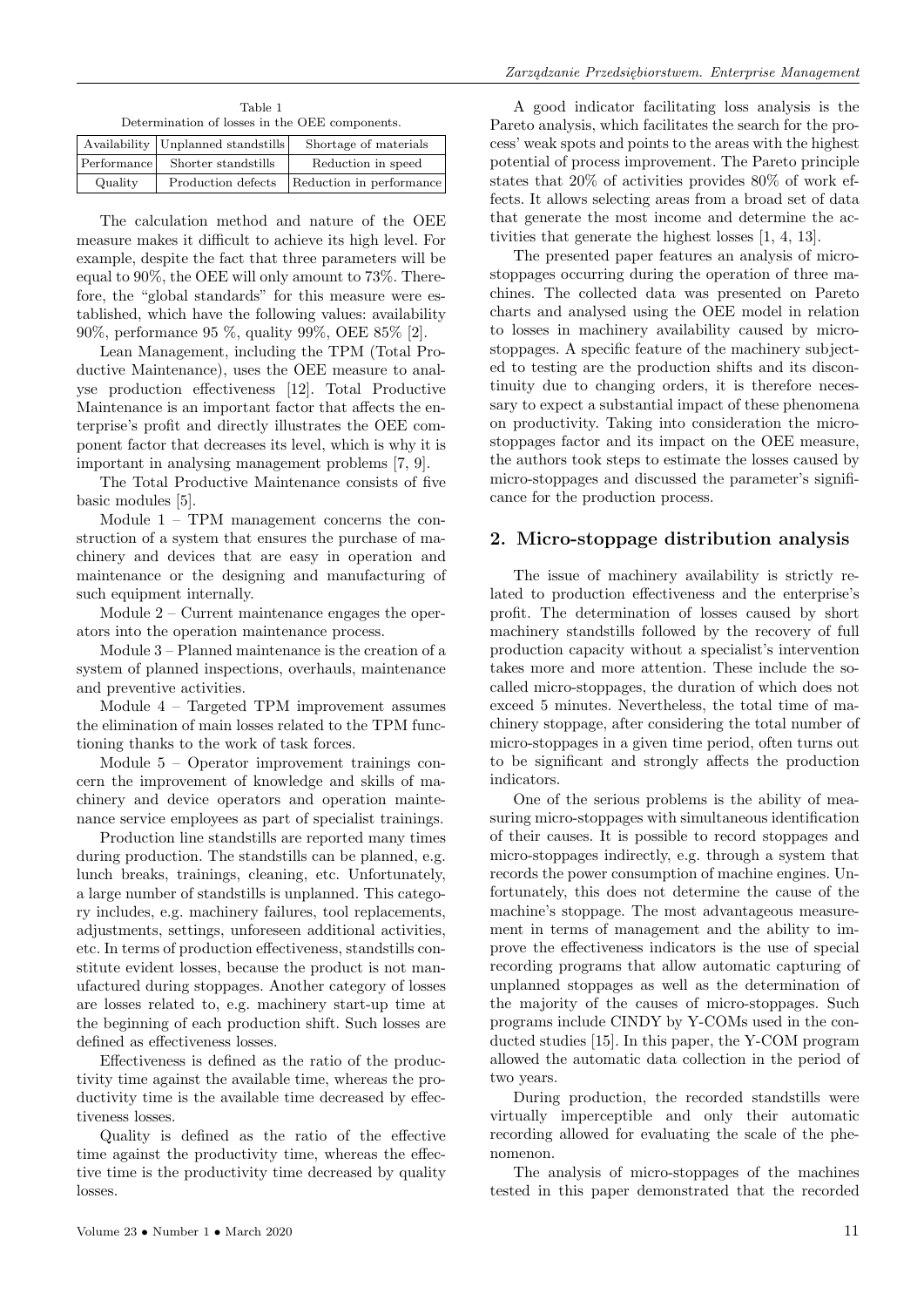standstills are most often related to such event as: charge reheating, jamming, operator intervention, material breakage and repeated insertion, distribution of products, manual material pulling, cooling adjustment, lubrication system interventions and other unidentified incidents.

The testing covered three machines. In order to conduct an analysis of the production process and the occurring production standstills, the authors developed tables presenting the determined information about the duration of the standstills and their causes. The collected data was segregated, analysed and presented in the form of Pareto charts [3, 11].

A specific feature of all three tested machines was the dominance of three to five causes of microstoppages, the total time of which in the given period was the longest. The time resulted from both the number of micro-stoppages and their duration.

Figures 1–3 present the Pareto charts for the tested machines.



Fig. 1. Micro-stoppage Pareto chart for machine no. 1.



Fig. 2. Micro-stoppage Pareto chart for machine no. 2.



Fig. 3. Micro-stoppage Pareto chart for machine no. 3.

It is possible to observe an accumulation of approximately 50–60% of micro-stoppage losses in the following categories: defects, machine locking, ingot reheating and machine start-up, as well as due to unidentified causes. The occurrence of micro-stoppages with unidentified causes is a huge challenge for the production process management, because with a substantial intensity of this phenomenon their recognition can be of key importance for improving the production effectiveness.

It was established that for the first machine, the first three causes of micro-stoppages with the highest occurrence frequency cover 57% of the total time of all types of micro-stoppages, whereas for the second machine, it is approximately  $51\%$  and for the third machine – approximately 63%. This results from the fact that the rest of the causes, which constitute a large number, is equivalent in terms of time to the three dominant causes in terms of occurrence frequency and the total time of micro-stoppages.

An interesting result is the most frequent occurrence of micro-stoppages lasting approximately 140– 180 s (approximately 2 minutes).

These are very short standstills that could be omitted if they had not been recorded. This indicates areas that should be noticed and considered for detailed analysis, because they contribute to the loss occurrence in the highest degree. The occurrence frequency figures covering particular micro-stoppages feature an analysis of the distribution of the occurrence frequency in the assumed time intervals. Figure 4 presents the course of frequency of micro-stoppage occurrence for machines no. 1, no. 2 and no. 3.



The analysis shows that the most common microstoppages in all three machines are events that last approximately 2–3 minutes. The identification of incidents demonstrates that these phenomena include: reheating, start-up, locking, defects, unidentified causes. These events were recognised as dominant in the Pareto charts. The performed analysis confirms that the identified causes have a great potential for the improvement of production effectiveness.

#### **3. The OEE measure analysis**

The evaluation of the impact of micro-stoppages on the OEE measure is of substantial importance for the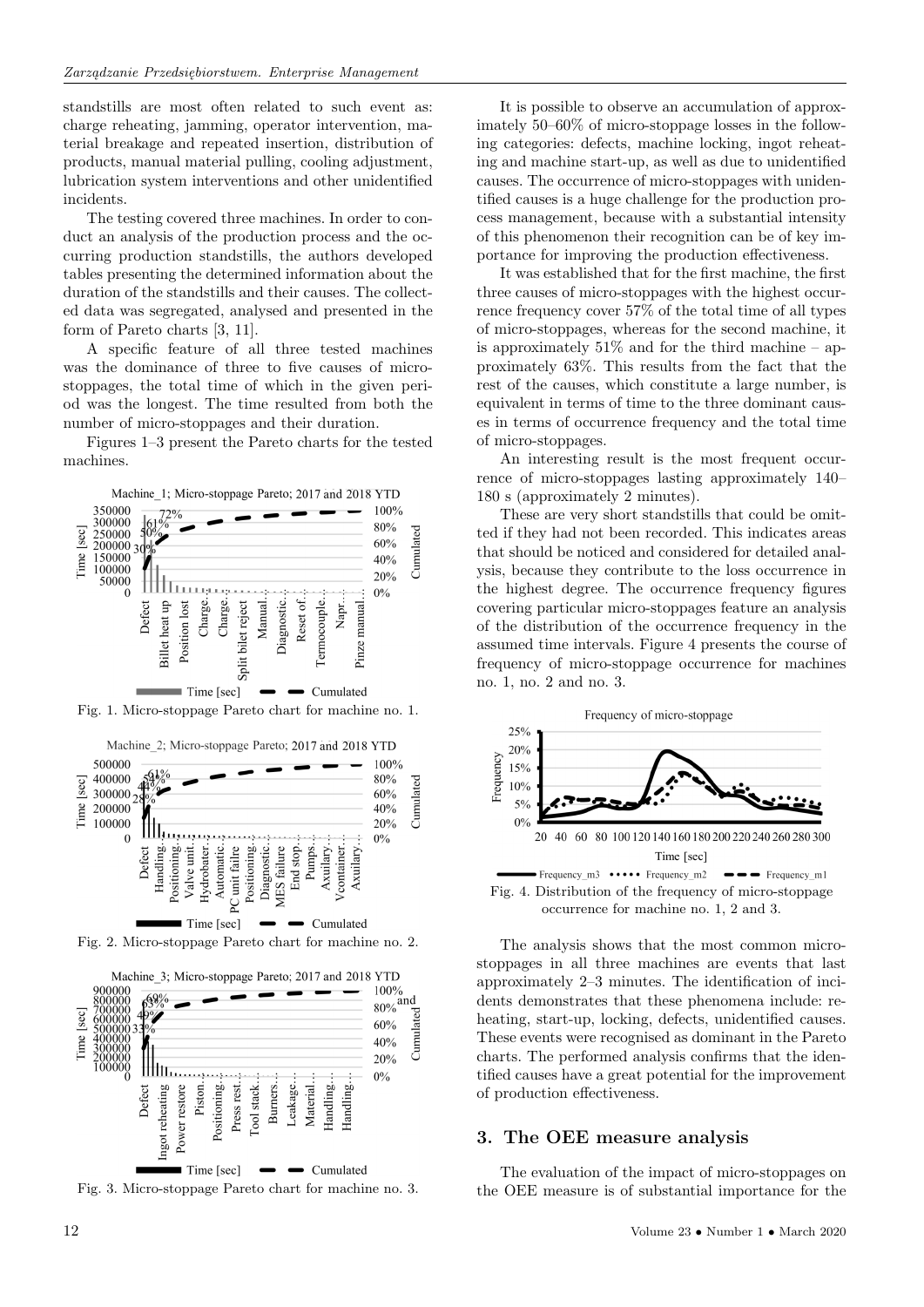assessment of the production process course and their significance for improving production effectiveness. The paper includes calculations aimed at the determination of the measure's value without micro-stoppage occurrence and with the machinery operation time loss resulting from their occurrence. The components of the OEE measure for both variants were calculated based on actual operating parameters of the analysed machines.

The variant that considers micro-stoppages includes time losses of both the availability and performance components, keeping in mind that each micro-stoppage also affects performance, because it lowers the number of manufactured products in a specific period of time and shortens the effective machine operation time.

The chart (Fig. 5) presents the percentage changes in the OEE measure for particular quarters of the analysed period of 2 years. The solid line indicates the mean value of OEE for all analysed machines.



Fig. 5. The OEE chart for machine no. 1, 2 and 3 with microstoppages for particular quarters of the analysed period of 2 years.

The OEE waveform is not a straight line, but reminds a sinusoid and points to the value's fluctuations over time.

The designated OEE waveform lines display local increases and reductions that in the case of microstoppage consideration demonstrate the same progress, but with a lower OEE value (Fig. 6).



Fig. 6. The OEE chart for machine no. 1, 2 and 3 without micro-stoppages for particular quarters of the analysed period.

The impact of micro-stoppages on the OEE measure was estimated by comparing the values calculated without considering the micro-stoppages with the values that consider them. The mean value of OEE for three investigated machines is presented in Fig. 7.



Fig. 7. Comparison of the mean OEE course with and without micro-stoppage.

The data analysis shows the reduction in production performance due to micro-stoppages by nearly a constant value of 3–6% for all tested machines. It is also noticeable that in the initial (1 quarter of the first year) and final testing stage (3 quarter of the second year), the reduction in performance due to micro-stoppages was higher than in the intermediate time interval for machine no. 2 and machine no. 3 (Fig. 6). In the case of machine no. 1, the differences in the OEE progress for the operation without and with the consideration of micro-stoppages are more stable at the beginning of the studied period and diverge in the final stage of the studied machine operation time. The mean value OEE measure lines demonstrates an increase in the indicator in the case of omission of micro-stoppages in comparison to the course of OEE with micro-stoppages and a slight decline occurs in first and last measured period (Fig. 7). The OEE measure's line demonstrates a variable tendency.

Biggest lowering the mean value of the OEE (enumerated as the average for three machines) took place in the first quarter of 2018 (Fig. 7). It results from here that it was a least beneficial period, with reference to the effectiveness of the production.

Analysis of causes of the OEE fall is pointing on compound character of adjuncts for production process. To the OEE value influenced changes of the demand for extrusion shapers received from aluminium. At the turn of the final period of previous year 2017 and the next beginning of a year 2018 an accumulation of small quantitatively of orders took place what bound oneself with more frequent rearming of machines. In such conditions, the temporal losses appeared influenced on availability of machines and also materials losses connected with the procedure of the technology. It is projecting onto the productivity and availability components in OEE measure. After rejection of micro-stoppages it was found the about 3–6% increase of OEE value.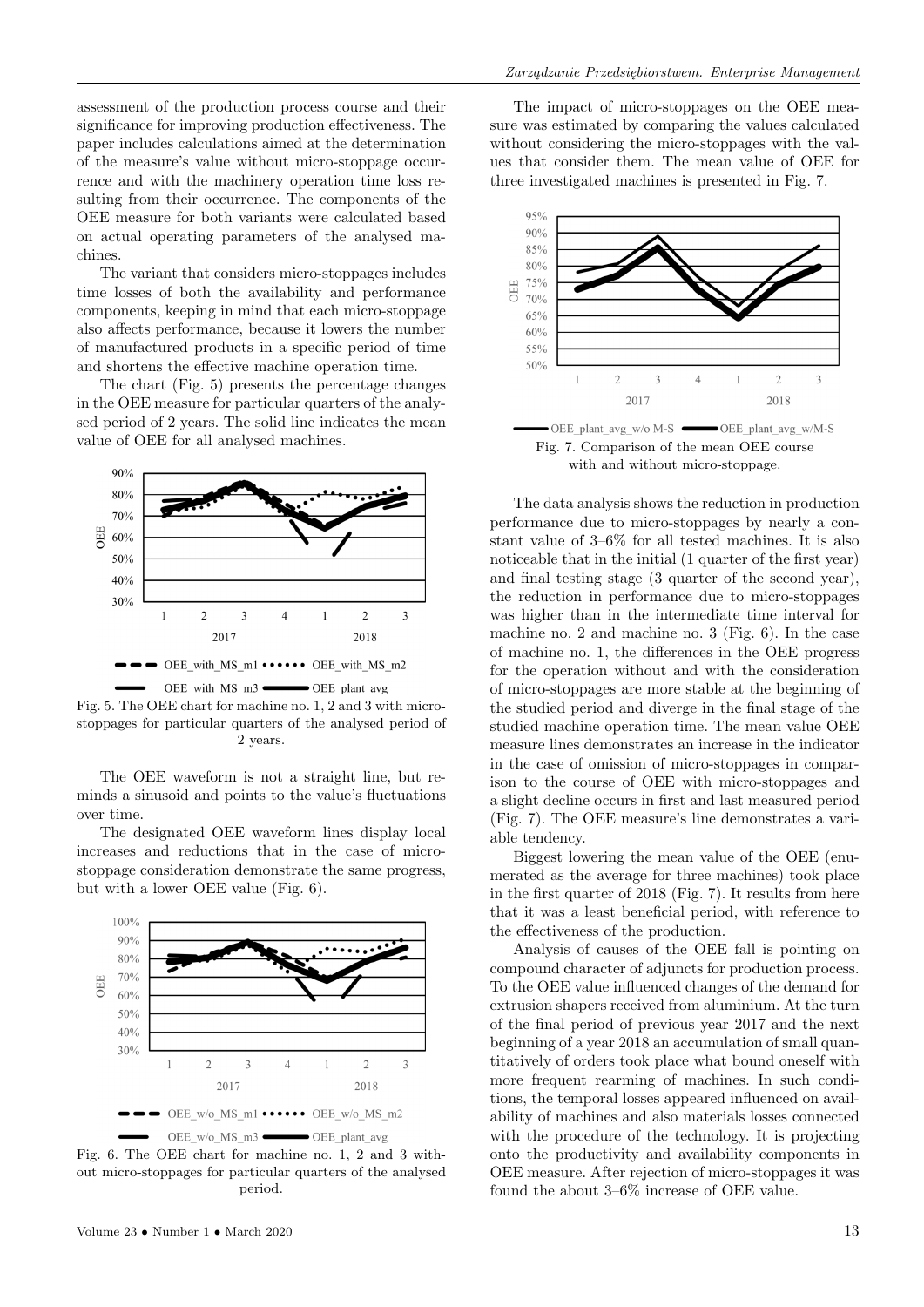#### **4. Summary**

The rejection of micro-stoppage didn't influence on the course of the OEE (Fig. 7). However increase productivity and enterprise profitability, especially in the case of big enterprises.

The production effectiveness increase is one of the most important parameters in an enterprise. There are many factors that affect its level. In general, they can be divided into the following categories:

- technological factors (technology modernity, machinery efficiency, production process automation, innovative materials and machines, etc.);
- organisational factors (machine park utilisation, service level, work station organisation, etc.);
- external factors (demand, market situation, customer requirements);
- human factor (work organisation, motivation, service awareness level).

An enterprise's business is a collection of numerous undertakings that are dependent on one another and often overlapping. Nevertheless, when considering the impact of individual, singled out factors, it is possible to evaluate which of them, in given production conditions, is predominant. Many production aspects, which affect performance, may not be recognised in the conditions of insufficient attention.

The awareness of introducing large changes through small steps is one of the ways to a production success [8]. It is, however, necessary to recognise the causes determining the areas which require change to avoid losses.

Micro-stoppages seem to be an elusive and rarely recordable fact in enterprises. The carried-out research indicate that they indeed are an important parameter that affects machine operation time, because their accumulation can lead to substantial performance losses. Regular recording of time micro-losses allows for evaluating incidents that lead to a reduction in performance. The area of recognition of the possible causes of microstoppages can be divided into identifiable and unidentifiable causes, often independent, for various reasons, from the tested device's operator. In terms of identifiable time losses resulting from micro-stoppages, not all of their causes can be removed or corrected. There are factors, the occurrence of which is integral to the production process, which results in an acceptable time loss, because it is a part of the product manufacturing process.

As for the group of recorded time losses designated as unidentified, it is also difficult to introduce any improvements. Therefore, the evaluation of the issue related to time losses during production is difficult and often impossible to be quickly improved or improved altogether.

However, the awareness of the issue and the evaluation of its impact on production effectiveness is a very valuable information in the management process, because it enables mature control of the phenomena that affect the enterprise's situation, which translates into its efficient management and the overall production evaluation.

In the case of the tested machine, the most best OEE measure was demonstrated by machine no. 2 (Figs 5 and 6), which despite including micro-stoppages featured an increase in the OEE measure both without and with the consideration of micro-stoppages.

Due to the difficulties in testing and estimating the time of micro-stoppages, the most advantageous method of recording them is monitoring through programs that capture standstills in the operation time of devices. It is difficult to expect a precise recording of such losses using other methods.

The publications concerning the analysis of the impact of micro-stoppages on the OEE measure confirm the OEE decrease as a result of such losses [6, 10, 12, 14]. The impact of micro-stoppages is visible in the availability and performance components. Stoppages and standstills, including micro-stoppages, cause a drop in availability and performance [6].

In order to get the efficiency rise of the production through meaning valid for the elimination of microstoppages has identified crucial of their causes, and then developing procedures which would enable their elimination. It results from conducted examinations that in analysed production conditions the most temporal losses were associated with the following phenomena: heating the ingot up, removing deadlocks, new starting the press but also with unidentified apprehensions of the process. Part of causes of micro-stoppages, possible to identify, is associated with the service of presses and here it is possible to search improvements, through trainings, the control and the supervision of the staff. In case of unidentified causes one should concentrate on attentive controlling processes and as far as possible for preventing unforeseen events.

The presented research works demonstrate that micro-stoppages, being one of the sources of machinery operation time losses, can become a potential area of increasing production effectiveness by their reduction or limitation. It is however necessary to monitor and estimate them as well as to analyse the scope of their occurrence. Due to the difficulties in recording microstoppages, this field is scarcely recognised and exploited, which is why it constitutes a large reserve in terms of increasing enterprise's profits.

*The publication is financed by a subsidy for maintaining and developing research potential.*

# **References**

[1] Ahmed M., Ahmad N., *An application of Pareto analysis and cause-and-effect diagram (CED) for minimizing rejection of raw materials in lamp production process*, Management Science and Engineering, 5, 3, 87– 95, 2011.